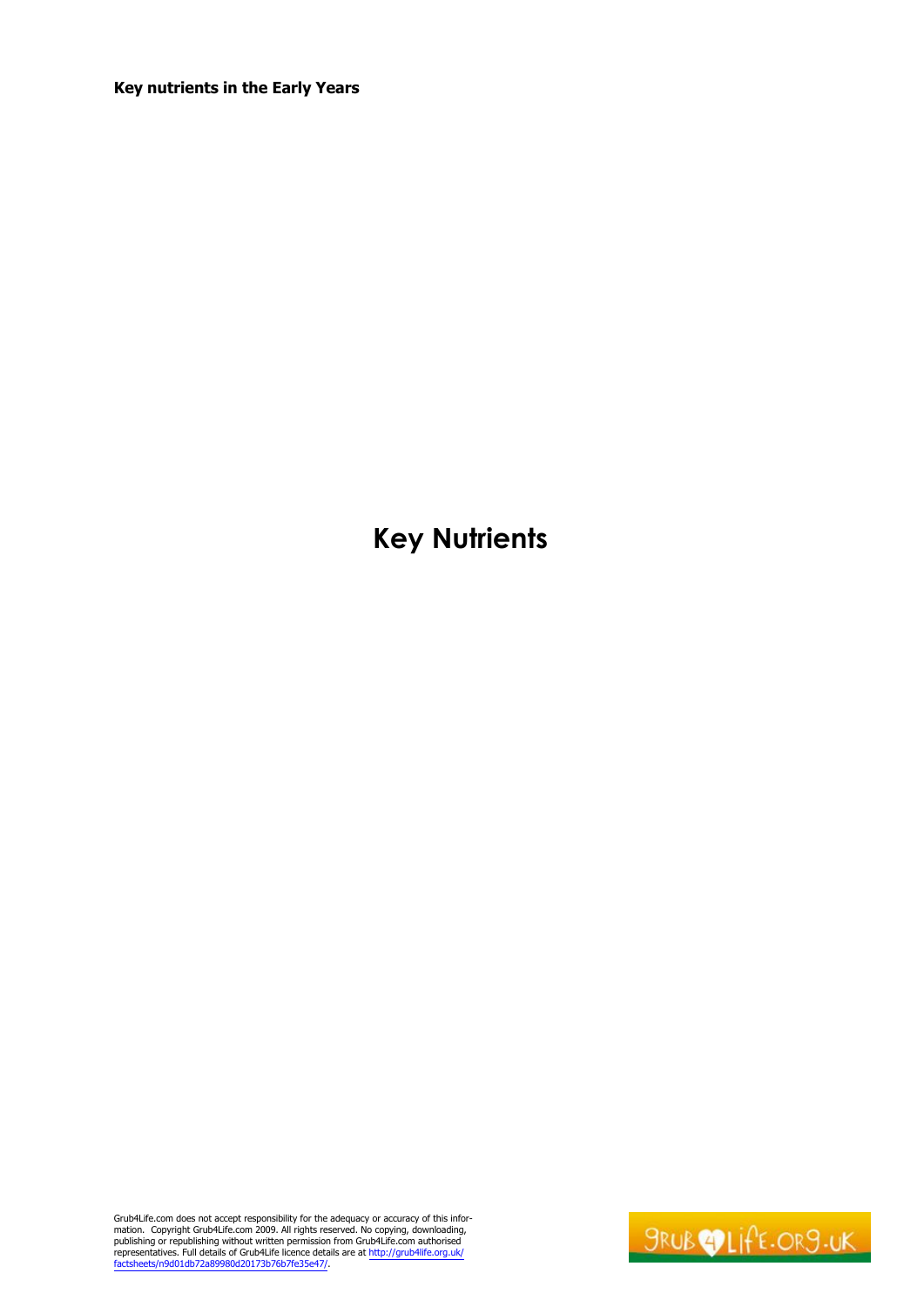# **Key Nutrients**

Children grow and develop constantly and therefore need plenty of energy and other nutrients to ensure they grow and develop normally and to support periods of rapid growth in muscles and bone tissues and in the development of the brain. Children also need plenty of energy to be active. Most of their energy is derived from fat and carbohydrate. Unfortunately, the main dietary related problems in the UK in the under-5 are obesity, dental caries, iron deficiency and anaemia. It is therefore important to expose the under-5 in childcare to the best nutrition whilst guiding them towards healthy eating in a fun way. It is well recognised that during early ages that lifelong eating habits are established.

For the purpose of this project the three main macronutrients (nutrients which we need a lot of): protein, carbohydrates and fat, will not be discussed in detail. All menus and recipes analysed will contain information about the carbohydrate, fat and protein content and will be measured against the standards. See comments about sugar on page 10.

The body requires micronutrients in much smaller quantities. The micronutrients are vitamins and minerals.

| Key nutrients and their main functions |                                                                   |
|----------------------------------------|-------------------------------------------------------------------|
| <b>Macronutrients</b>                  | Function                                                          |
| Protein                                | Growth and repair                                                 |
| Fibre                                  | digestion, aids regular bowel movements, regulates blood<br>sugar |
| <b>Micronutrients</b>                  | Function                                                          |
| Vitamin A                              | Fighting infections, growth, vision                               |
| <b>B</b> Vitamins                      | Brain and use of energy                                           |
| Vitamin C                              | Growth and repair and healing                                     |
| Vitamin D                              | Healthy bone development                                          |
| Calcium                                | Bones and muscles                                                 |
| Iron                                   | Prevents anaemia                                                  |
| Zinc                                   | Normal functioning, healing                                       |

For the purpose of this project, specific vitamins and minerals will be discussed which have been proven by recent National Surveys for the under-5's to have intakes below the Reference Nutrient Intakes - iron, zinc, vitamin D, vitamin C and vitamin A.

This does not mean that the other vitamins and minerals are less important, but are currently not associated with deficiencies in the UK.

Grub4Life.com does not accept responsibility for the adequacy or accuracy of this information. Copyright Grub4Life.com 2009. All rights reserved. No copying, downloading, publishing or republishing without written permission from Grub4Life.com authorised representatives. Full details of Grub4Life licence details are at <http://grub4life.org.uk/> factsheets/n9d01db72a89980d20173b76b7fe35e47/.

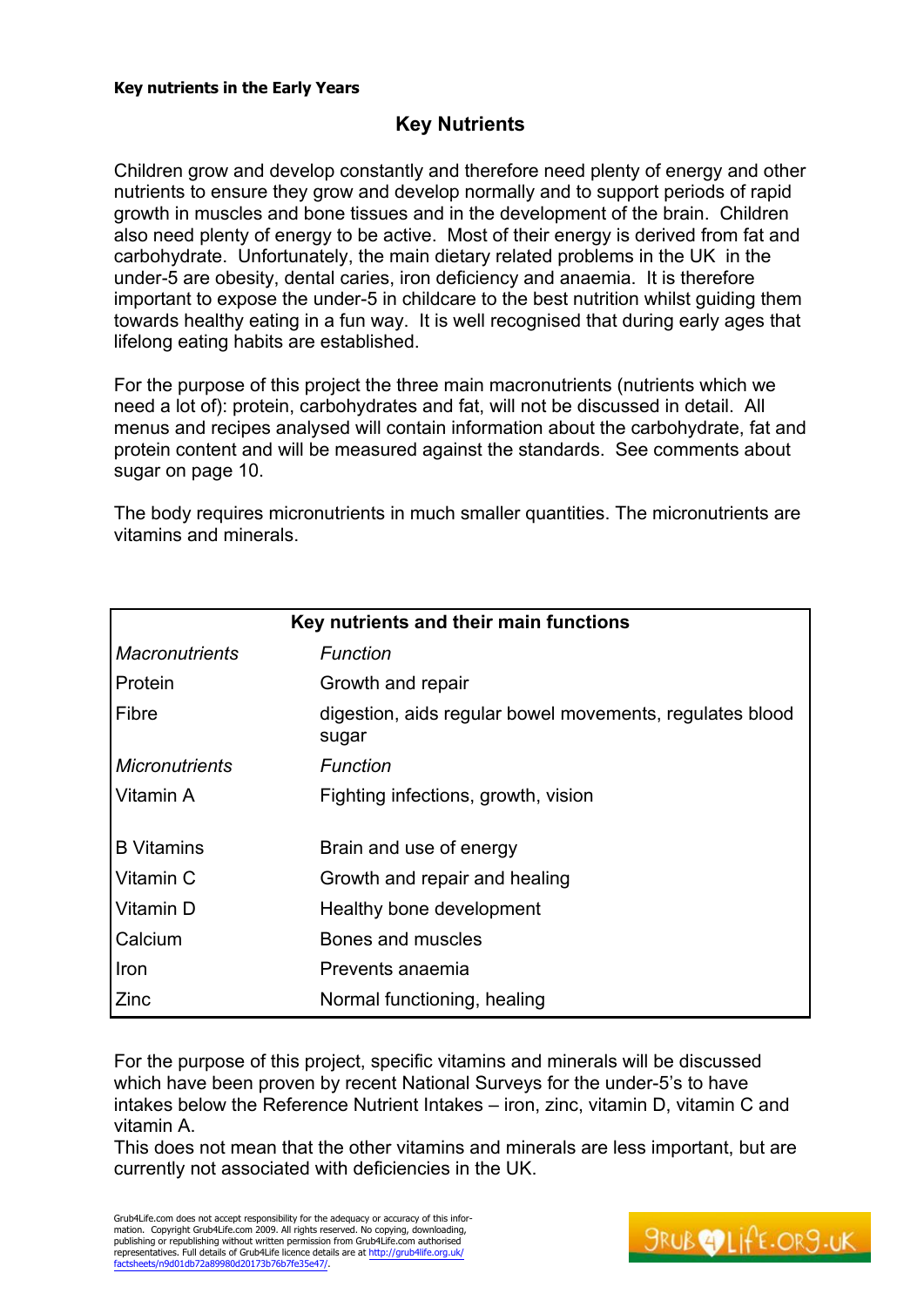## **Iron**

Iron is essential for the function of several body systems and particularly as part of the pigment in red blood cells called haemoglobin, which carries oxygen. A deficiency in iron can cause anaemia. Children with iron deficiency will be pale and tired and their general health, resistance to infection, appetite and vitality will be impaired. Sometimes there are not apparent symptoms and iron deficiency may be undetected. A recent survey shows that up to 1 in every 8 preschool children may have iron deficiency and 84% of children in Britain have intakes below the recommended requirements. The incidence of iron deficiency is known to be greater among children from ethnic minority groups.

For this reason iron is a very important mineral and stresses the point that intakes of iron in the diet of children in childcare should be enhanced to provide not less than 80% of the Reference Nutrient Intake. It is important that children receive the bulk of their iron from their meals. Drinks and snacks are generally low in iron.

## *How much iron do children need?*

| <b>Reference Nutrient Intakes for iron</b> |                |  |
|--------------------------------------------|----------------|--|
| Children aged 1-3 years                    | 6.9mg per day  |  |
| Children aged 4-6 years                    | 6.1 mg per day |  |

Compared to their bodyweight, children have high iron requirements because of rapid growth and development.

## *Which children may be at risk?*

- Over dependence on milk puts toddlers at risk of iron deficiency, especially where children do not have good intakes of foods that are rich in iron. Always offer milk drinks after meals, rather than during meals, as milk is a filling.
- Faddy and fussy eaters who have a selective diet and a poor intake may be at risk
- Vegetarians and vegans. Children who do not eat meat or fish require a diet of variety containing foods such as cereal foods, pulses, vegetables and fruit. See more vegetarian meal ideas on page 43.
- Infants under a year who are taking cow's milk as a main drink. Although very nutritious, cow's milk is a poor source of iron. All infant formulas are fortified with iron. Breast milk and infant formulas are the only suitable drinks for infants below a year. Infants have sufficient iron stores up to 6 months. From 6 months infants require additional iron, which breast milk or infant formula alone cannot provide, it is therefore important that all healthy infants are introduced to solid foods and are established on a variety of foods, including iron rich foods.

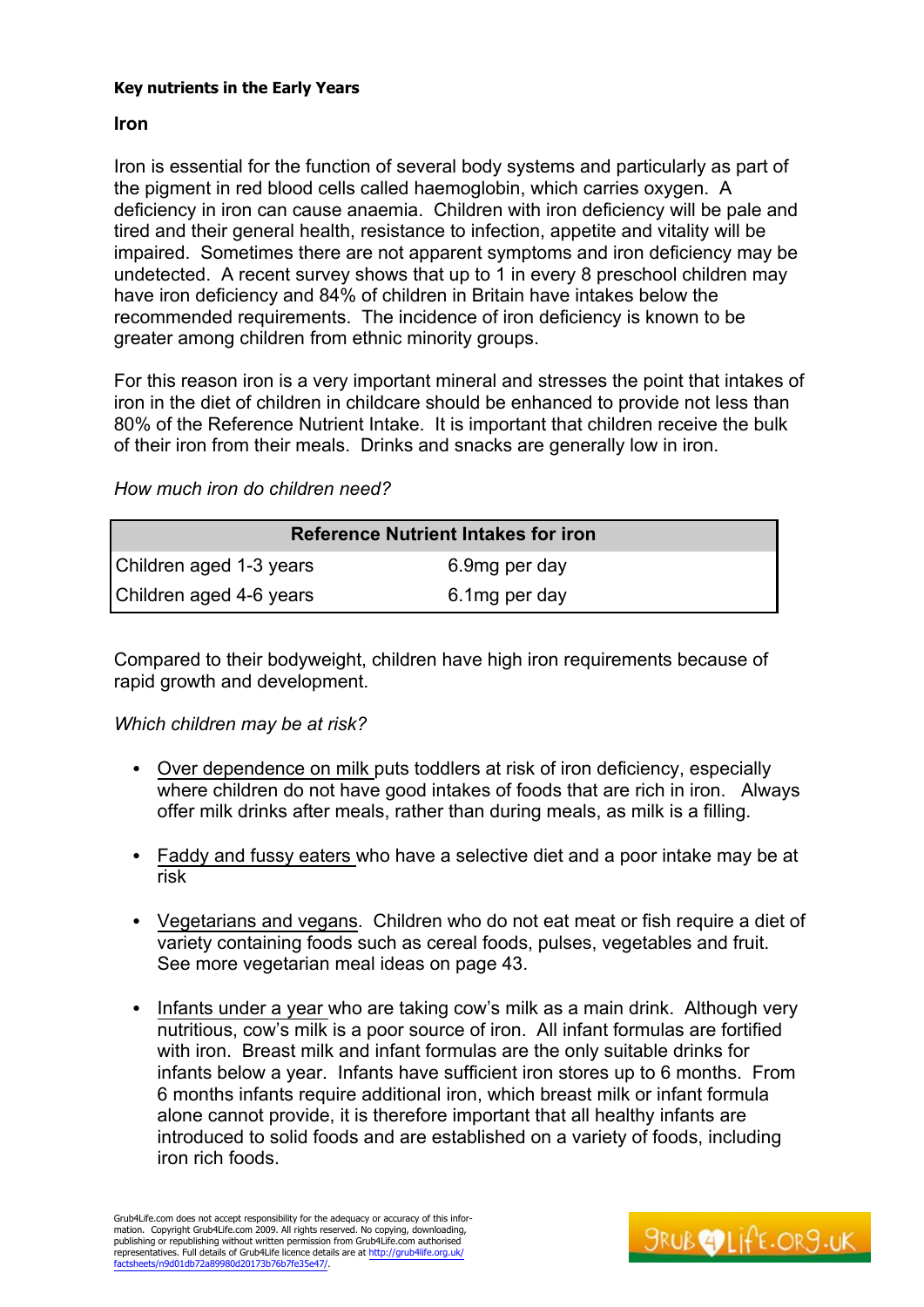### *Sources of iron*

There are two forms of iron in foods:

- haem iron, which is found in foods of animal origin such as meat and meat products and oily fish
- non-haem iron, which is found in foods of plant origin such as cereals and vegetables.

**Haem iron** is found in foods of animal origin such as beef, lamb, chicken and turkey liver (liver is a rich source of vitamin A, which can be harmful in large amounts). It is recommended that these foods are given to children no more than once a week), and in some fish such as sardines and tuna. Haem iron is absorbed into the body more easily than non-haem iron.

**Non-haem iron** is found in foods of plant origin including cereal foods like bread, pulses such as peas, beans and lentils, dried fruits and green vegetables. It is also found in fortified breakfast cereals and can be identified on labels of cereal packets. The absorption of non-haem iron may be enhanced if foods or drinks rich in vitamin C are consumed at the same time e.g. vegetables and fruit.

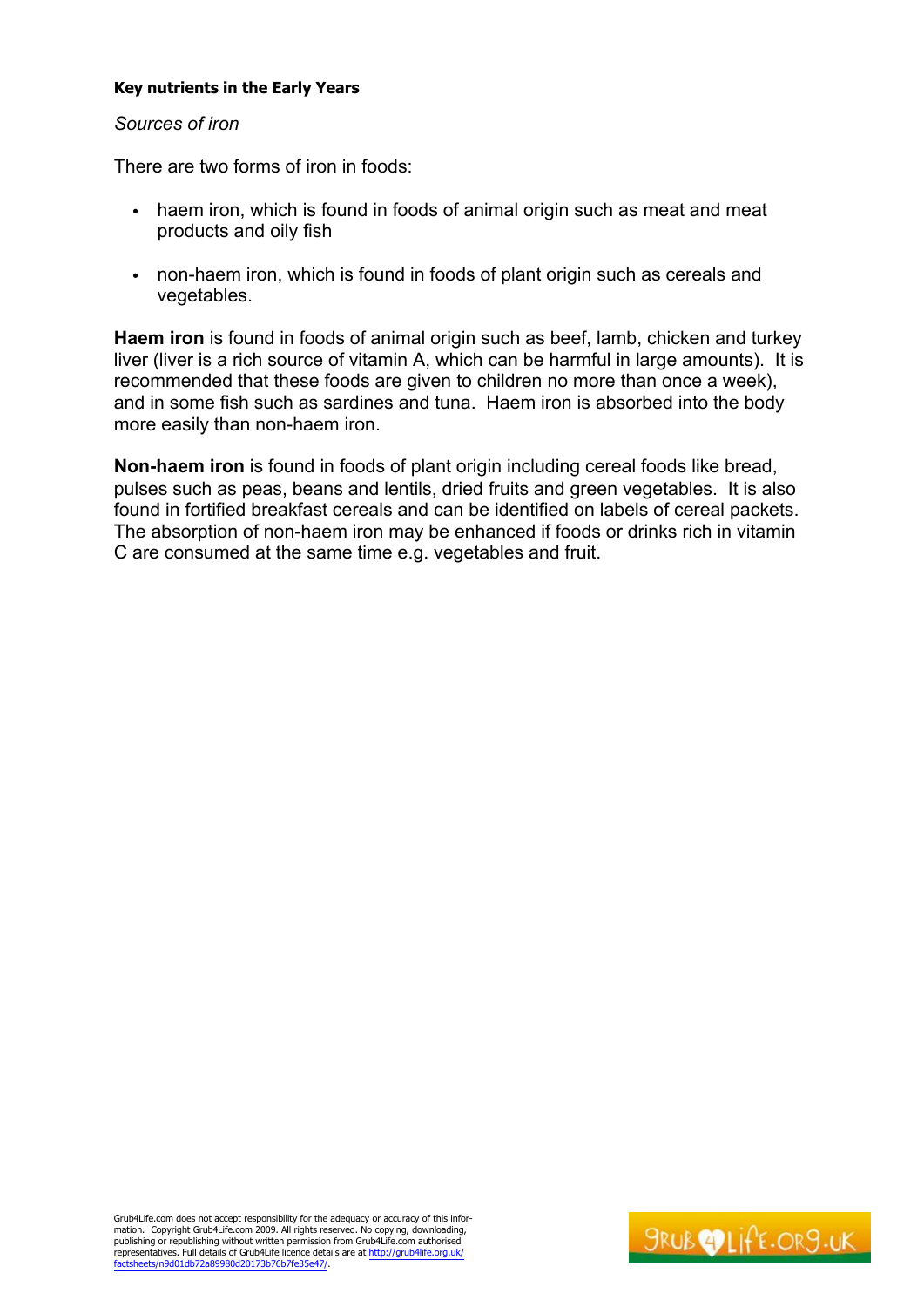| Table 7: Haem and non-haem sources of iron |  |
|--------------------------------------------|--|
| (portions sizes appropriate for children)  |  |

| <b>Haem-sources of iron</b>            | Iron (mg)        |
|----------------------------------------|------------------|
| 125g can sardines in tomato sauce      | 5.8              |
| 40g liver pate                         | $\overline{2.8}$ |
| 50g of raw extra-lean minced meat      | 0.7              |
| 1 boiled egg                           | 1.1              |
| 1 slice of least roast beef            | 1.1              |
| 1grilled sausage                       | 0.5              |
| 1 slice of roast lamb                  | 0.7              |
| $\frac{1}{2}$ salmon steak (50g)       | 0.4              |
| 50g roast turkey drumsticks            | 0.7              |
| 50g roast chicken, dark meat           | 0.5              |
| 50g roast chicken, white meat          | $\overline{0.2}$ |
| Non-haem and fortified sources of iron | Iron (mg)        |
| 75g baked beans in tomato sauce        | 0.95             |
| 20g Cornflakes                         | 1.6              |
| 20g Rice Krispies                      | 1.6              |
| 20g uncooked Ready Brek                | 2.38             |
| 1 slice wholemeal bread                | $\overline{0.8}$ |
| 1 slice white bread                    | 0.6              |
| 2 spears broccoli                      | $\overline{0.9}$ |
| 75g tinned chickpeas                   | 0.7              |
| 50g kidney beans                       | 0.45             |
| 50g cabbage                            | 0.3              |
| 50g steamed spinach                    | 0.7              |
| 150ml glass Cow's milk                 | 0.045            |

There are various other good sources of iron, such as nuts, seeds and liver. Various iron-fortified cereals are available with high iron contents such as All Bran and Bran Flakes, but these are unsuitable for the under-5s due to their high fibre, sugar and salt content.

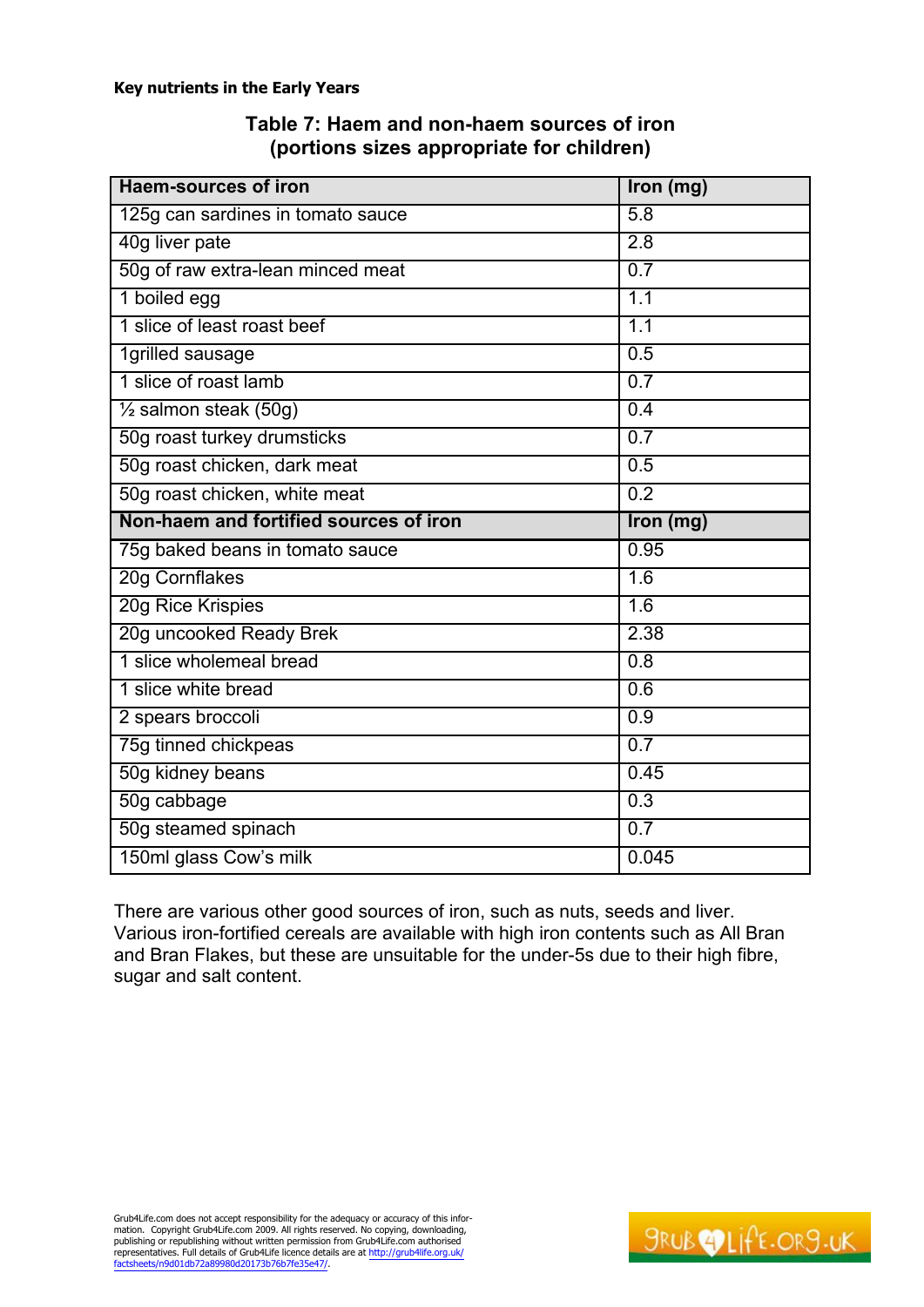# **Calcium**

Calcium is required for building and maintaining healthy bones and teeth, for the transmission of nerve impulses and muscle actions and for many other body functions.

*How much calcium do children need?*

| <b>Reference Nutrient Intakes for calcium</b> |                |  |
|-----------------------------------------------|----------------|--|
| Children aged 1-3 years                       | 350mg per day  |  |
| Children aged 4-6 years                       | 450 mg per day |  |

About 50% of the calcium in diets of under-5's comes from milk and other dairy products. It is important to ensure that children who do not have milk or dairy products have sufficient calcium. Refer to the table below.

# **Table 8: Sources of calcium (portions sizes appropriate for pre-school children)**

| Food                      | child's portion   | Calcium (mg)    |
|---------------------------|-------------------|-----------------|
| Milk (all milk)           | 150 ml            | 180             |
| Cream - single            | $10-15$ ml        | $\overline{13}$ |
| Yoghurt - plain           | $50 \mathrm{m}$   | 100             |
| Yoghurt - fruit/flavoured | $50 \mathrm{m}$   | 80              |
| Fromage frais             | 50 m- 60 ml       | 60              |
| Ice cream                 | $50 \mathrm{m}$   | $\overline{70}$ |
| Cheddar-type cheese       | 25g               | 210             |
| Cheese spread             | 15g - teaspoon    | 50              |
| White bread               | 1 slice           | $30 - 40$       |
| <b>Pitta Bread</b>        | Per 100 g         | $\overline{90}$ |
| <b>Ready Brek</b>         | $\overline{3}0$ g | $\overline{20}$ |
| Plain white flour         | <b>Per 100g</b>   | 140             |
| Spinach                   | $\overline{25}$ g | 40              |
| <b>Baked Beans</b>        | $\overline{50}$ g | $\overline{25}$ |
| <b>Broccoli</b>           | 25g               | $\overline{10}$ |
| Sardines in tomato sauce  | 50g               | 230             |
| <b>Haddock</b>            | $\overline{50}$ g | 55              |
| <b>Dried apricots</b>     | 25g               | 25              |
| <b>Currants</b>           | $\overline{25}$ g | $\overline{22}$ |

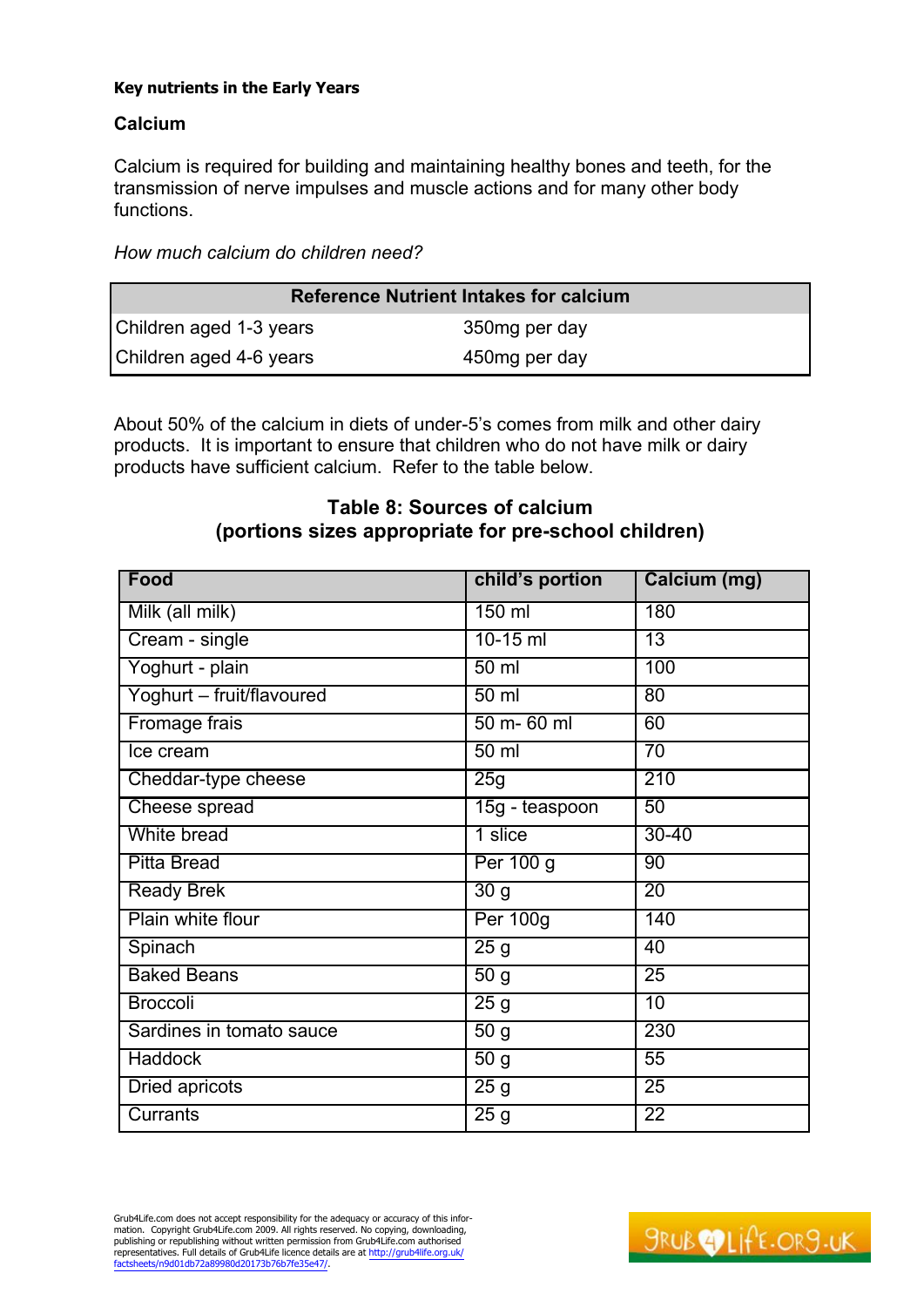# **Zinc**

Zinc plays a major role in the functioning of every organ in the body. It is needed for normal metabolism of protein, fat and carbohydrate and is associated with the hormone insulin which regulates the body's energy.

Zinc is also involved in the immune system, the utilisation of vitamin A, and in wound healing.

*How much zinc do children need?*

| <b>Reference Nutrient Intakes for zinc</b> |                         |  |
|--------------------------------------------|-------------------------|--|
| Children aged 1-3 years                    | 5 <sub>mg</sub> per day |  |
| Children aged 4-6 years                    | 6.5mg per day           |  |

Lower intakes of zinc than the recommended amounts are frequently reported among children. In a recent national study of 1½ and 4½ year olds, more than 70% of children had intakes below the Reference Nutrient Intake.

A third of zinc in the diets of the under-5's is provided by milk and other milk products. Cereals and cereal products and another quarter from meat and meat products provide a quarter. As children grow older and their milk intakes decline, the intake of zinc goes down. It is therefore vital to ensure a good zinc intake by providing regular meat and meat dishes or, for those not eating meat, whole grain cereals and breakfast cereals, milk, milk products and eggs.

## *Dietary sources of zinc*

- Meat
- Eggs
- Milk and cheese
- Whole grain cereals
- Nuts and pulses

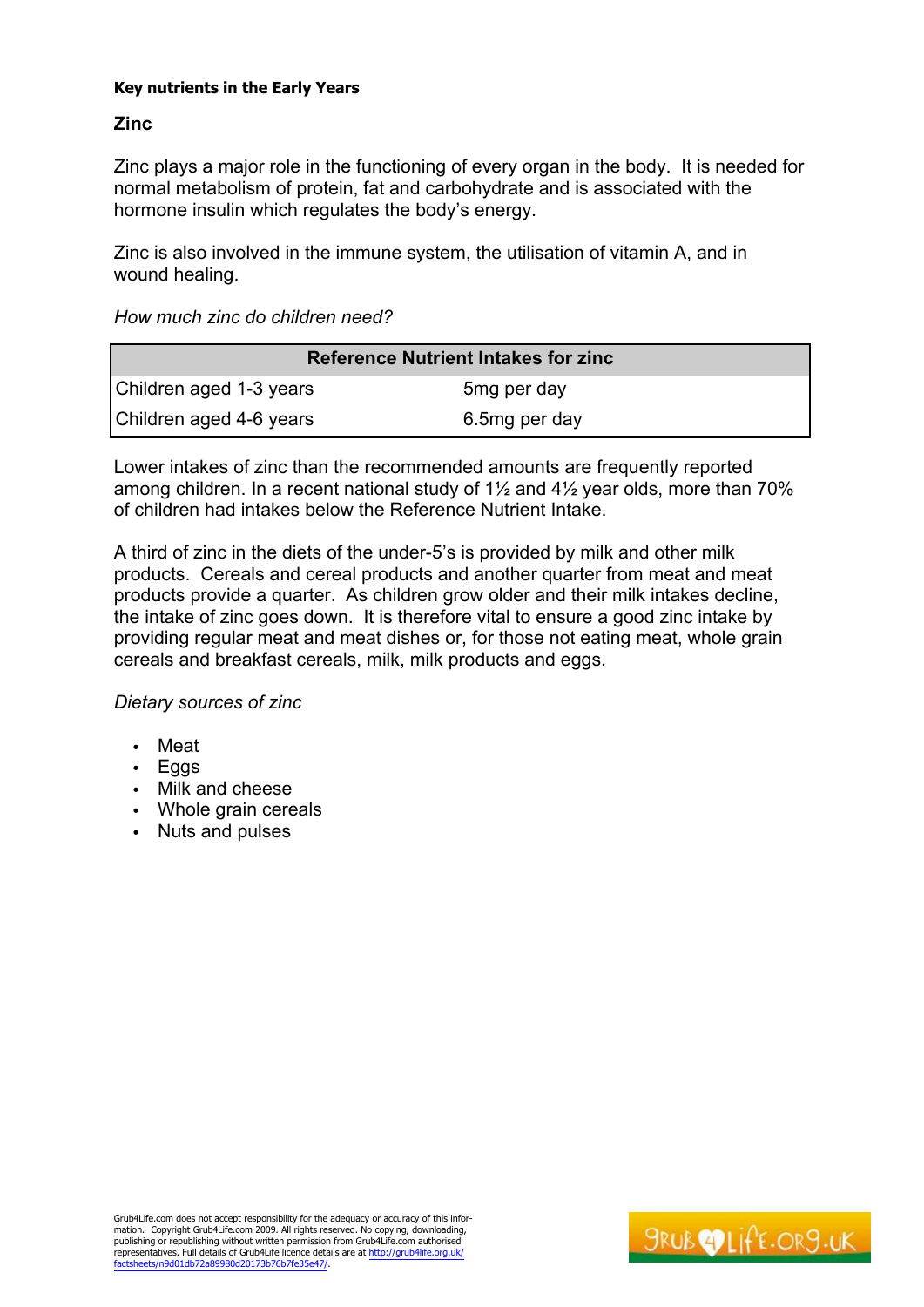# **Vitamin D**

Vitamin D is needed for healthy bones and teeth. Prolonged deficiency in children results in rickets (the main signs of which are skeletal malformation e.g.bowed legs) with bone pain or tenderness and muscle weakness, lethargy and irritability.

The main source of vitamin D is exposure of the skin to ultraviolet radiation in summer sunlight. Infants and children aged between 6 months and 3 years are particularly vulnerable to vitamin D depletion because of their rapid bone growth and the limited exposure some my have to UV radiation.

Vitamin D is present in a limited number of foods and it is thus difficult for young children to obtain satisfactory vitamin D intakes from diet alone.

The recommendation for infants and children aged between 7 months and 3 years is 7micrograms of vitamin D per day.

Under-5's of Asian origin are more likely to have, lower vitamin D status and a resurgence of rickets has been reported in many cities in the UK.

#### *Dietary sources of Vitamin D*

Only a few foods are good sources of vitamin D:

- Oily fish such as tuna, salmon and pilchards
- Fortified foods such as margarine, many fat spreads and breakfast cereals

Infant formula also contains vitamin D. The main dietary sources of vitamin D among children aged 1½ -4½ are fat spreads and fortified breakfast cereals.

#### *Vitamin and mineral drops*

The department of Health recommends a supplement of vitamins A and D for:

- Breast fed infants from 6 months (or from 1 month if there is any doubt about the mother's nutritional status during pregnancy)
- Formula fed infants over 6 months when they are taking <500 ml/day formula
- Children under 5 years who may be at risk e.g. picky eaters and children from Asian, African and Middle Eastern origin.

The recommendation is particularly important for infants at risk of low vitamin D status and includes those living in northern areas or the UK, and children from Asian, African and Middle Eastern origin.

The drops contain vitamin A, C and D and are available free for infants and families on low income under the Healthy Start scheme. The drops can also be bought from local health centres.

The availability and the distribution areas of the drops in the local area should be promoted and advertised in the children's centre.